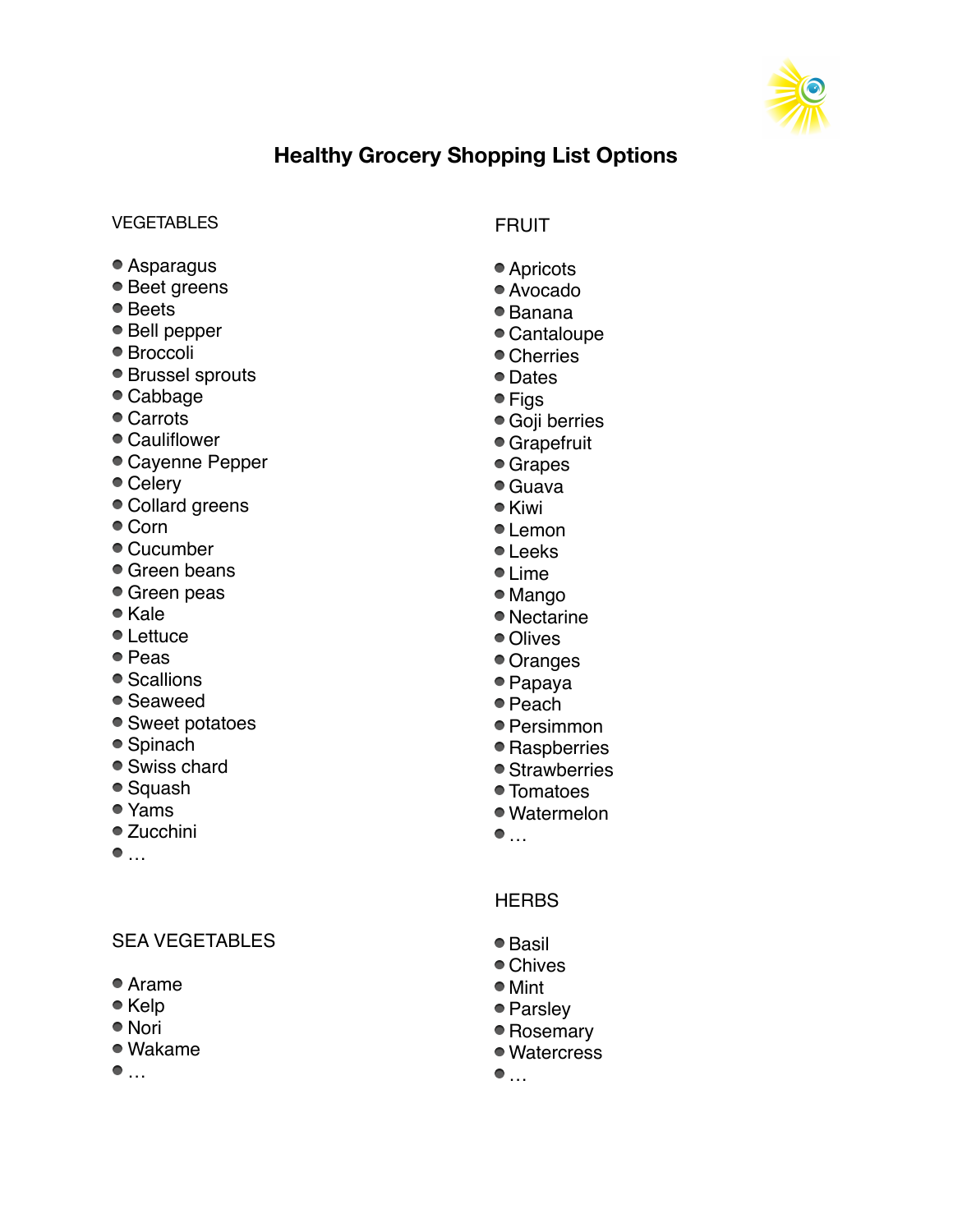

#### **SPICES**

- Chili powder
- Cinnamon
- Mustard seeds
- Garlic
- Paprika
- Turmeric
- $\bullet$  ...

#### MUSHROOMS

- Chaga
- Cordyceps
- Crimini
- Lion's mane
- Portabello
- Reishi
- Shitake
- $\bullet$   $\dots$

#### MEAT -

from healthy pasture raised animals

- Beef
- Bison
- <sup>●</sup> Elk
- Lamb
- Liver
- $\bullet$  ...

#### POULTRY -

from healthy pasture raised animals

- Chicken
- Duck
- Turkey
- Pheasant
- $\bullet$  ...

# EGGS -

from healthy pasture raised animals

- Chicken eggs
- Duck eggs
- $\bullet$  ...

WILD FISH etc.

- Caviar
- Clams
- Cod
- Herring
- Mackerel
- Oysters
- Salmon
- Sardines
- Shrimps ● Trout
- $\bullet$   $\dots$
- NUTS
- Almonds
- Brazil nuts
- Cashews
- Hazelnuts
- Pine nuts
- Walnuts
- $\bullet$  ...

# **SEEDS**

- Chia seeds
- Flax seeds
- Hemp seeds
- Sesame seeds
- Sunflower seeds
- Poppy seeds
- Pumpkin seeds
- $\bullet$  ...